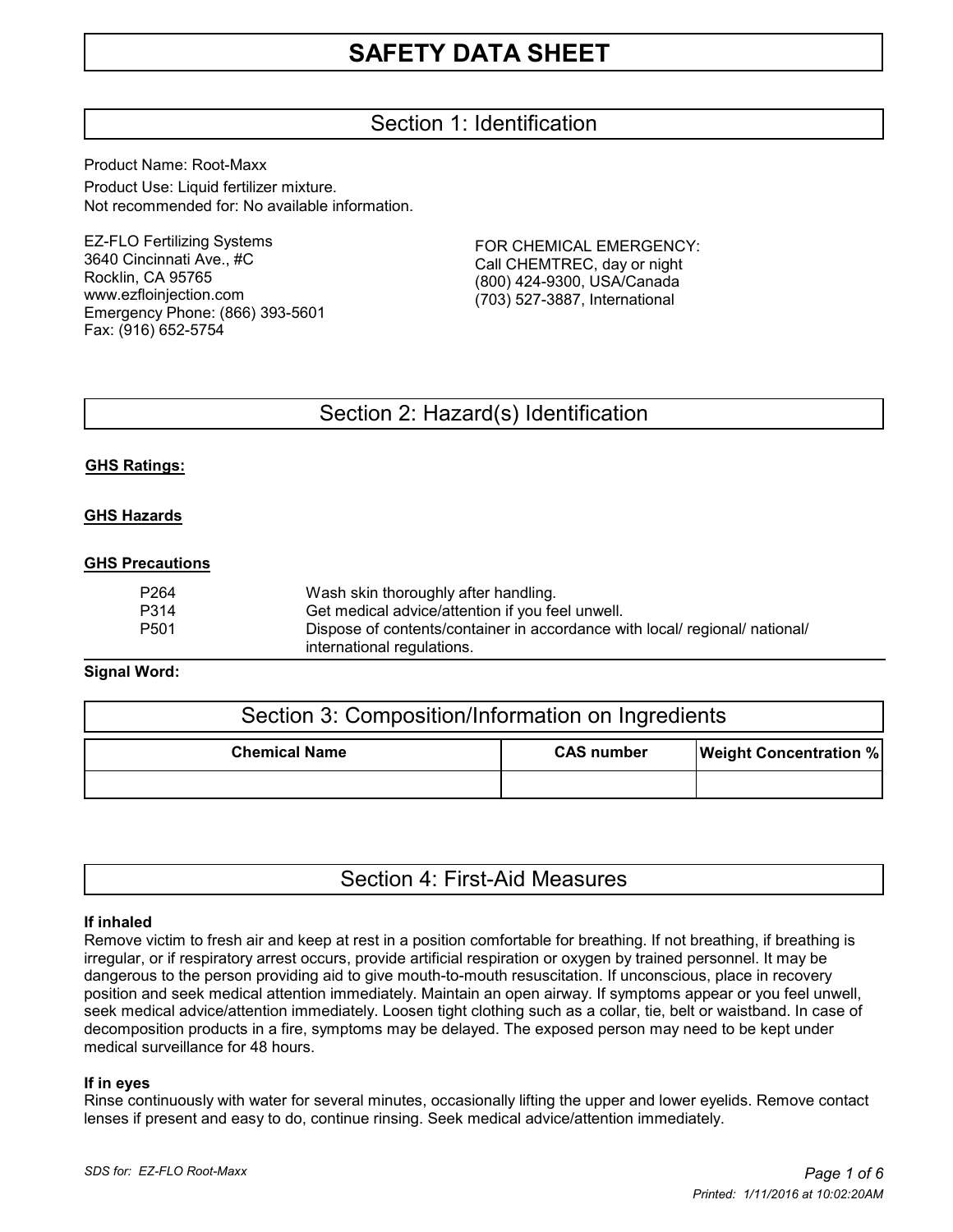## **If on skin (or hair)**

Remove immediately all contaminated clothing. Rinse skin with plenty of soap and water for several minutes. If irritation/rash develops or persists, seek medical advice/attention immediately. Wash contaminated clothing before reuse.

## **If swallowed**

Seek immediate medical advice/attention. Call a poison control center or physician. Rinse mouth with water. Remove dentures, if any. Move victim to fresh air and keep at rest in a position comfortable for breathing. If the person is conscious, give small quantities of water to drink. Stop if the exposed person feels sick as vomiting may be dangerous. Do not induce vomiting unless directed to do so by medical personnel. If vomiting occurs, the head should be kept low so that vomit does not enter the lungs. Never give anything by mouth to an unconscious person. If unconscious, place victim in recovery position and seek medical attention immediately. Maintain an open airway. Loosen tight clothing such as collar, tie, belt or waistband.

## **Most important symptoms and effects, both acute and delayed**

The most important known symptoms and effects are described in section 11.

## **Indication of any immediate medical attention and special treatment needed**

Provide general supportive measures and treat symptomatically. Symptoms may be delayed.

## **General information**

Ensure that medical personnel are aware of the material(s) involved, and take precautions to protect themselves. Show this safety data sheet to the doctor in attendance.

## Section 5: Fire-Fighting Measures

## **Suitable extinguishing media**

Water fog. Water spray. Dry chemical. Carbon dioxide (CO2). Foam.

#### **Unsuitable extinguishing media** None known.

**Special hazards arising from the chemical(s)**

None known.

## **Hazardous combustion products**

See section 10.

## **Firefighting**

If evacuation of personnel is necessary, evacuate to an upwind area. Decontaminate personnel and equipment with a water wash-down after fire and smoke exposure.

## **Firefighting equipment**

Firemen and emergency responders: wear full turnout gear or Level A equipment, including positive-pressure, selfcontained breathing apparatus (SCBA).

## Section 6: Accidental Release Measures

## **Personal precautions, protective equipment and emergency procedures**

Keep unnecessary personnel away from the contaminated area. Avoid breathing vapors, mist or gas. Ensure adequate ventilation. Wear suitable protective clothing. For personal protection, see section 8.

## **Small spills**

Ventilate the contaminated area. Wipe up with absorbent material or mix the appropriate sorbent into the spilled material. Use an absorbent like sawdust for aqueous, waterborne, and solvent-borne coatings. Collect the saturated towels or sorbent and transfer into a covered container.

## **Large spills**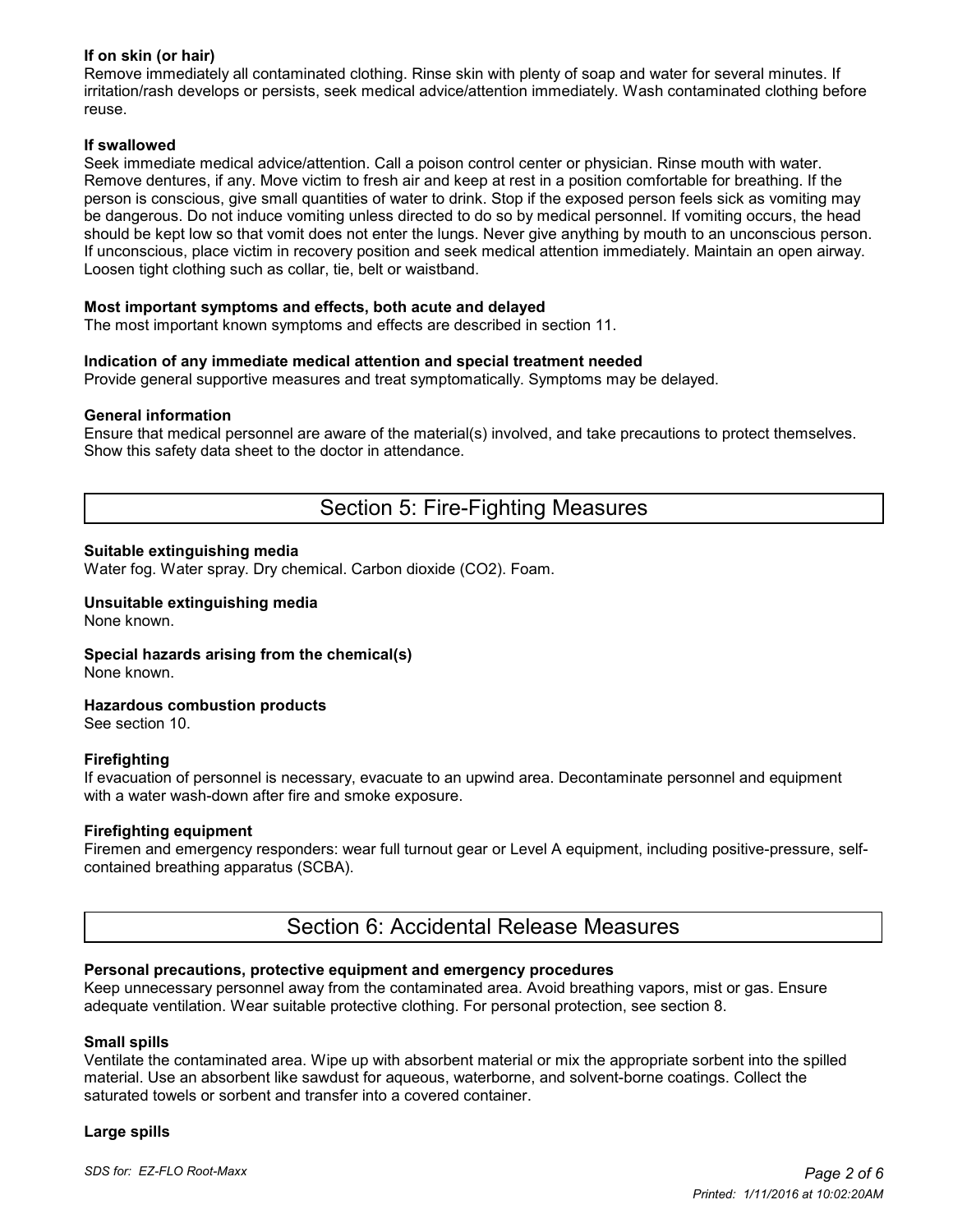Prevent this material from entering sewers and watercourses by diking or impounding the spilled material. Ventilate the contaminated area. Mix the appropriate sorbent into the spilled material. Use an absorbent like sawdust for aqueous, waterborne, and solvent-borne coatings. Collect the saturated sorbent and transfer it into a covered container.

Steel containers are acceptable for all acid-free wastes. Use suitable plastic containers for acid-bearing wastes. Dispose of the waste in compliance with all Federal, state, regional, and local regulations.

# Section 7: Handling and Storage

## **Precautions for safe handling**

Avoid inhalation of vapors/spray and contact with skin and eyes. Do not ingest. Use only with adequate ventilation.

Observe good industrial hygiene practices. Eating, drinking, and smoking should be prohibited in areas where this material is handled, stored, or processed. Workers should wash hands and face, before eating, drinking, and smoking. Remove contaminated clothing and protective equipment before entering eating areas.

## **Conditions for safe storage, including any incompatibilities**

Prevent from freezing. Do not store above 120 F (49 C). Store in original container protected from direct sunlight in a dry, cool and well-ventilated area, away from incompatible materials (see section 10) and food and drink.

| Section 8: Exposure Controls / Personal Protection |                             |                                                      |                 |  |  |
|----------------------------------------------------|-----------------------------|------------------------------------------------------|-----------------|--|--|
| <b>Chemical Name / CAS No.</b>                     | <b>OSHA Exposure Limits</b> | <b>ACGIH Exposure Limits   Other Exposure Limits</b> |                 |  |  |
|                                                    | Not Established             | Not Established                                      | Not Established |  |  |

## **Appropriate engineering controls**

Handle in accordance with good industrial hygiene and safety practice. Wash hands before breaks and at the end of the workday.

## **Ventilation**

Good general ventilation should be used. Ventilation rates should be matched to conditions. If applicable, use process enclosures, local exhaust ventilation, or other engineering controls to maintain airborne levels below recommended exposure limits. If exposure limits have not been established, maintain airborne levels to an acceptable level.

## **Personal protective equipment**

## **Eye/face protection**

 Splash goggles are recommended. Avoid contact with eyes. If extra protection is required, wear a face shield over the splash goggles. Face shields are effective only if worn in addition to splash goggles.

## **Hand protection**

 Wear chemical-resistant gloves (butyl rubber or neoprene). Protective gloves should be inspected frequently and discarded when they exhibit cuts, tears, pinholes, or signs of excessive wear. Wash and dry hands after use.

## **Body protection**

Wear appropriate clothing to prevent repeated or prolonged skin contact.

## **Respiratory protection**

 In case of insufficient ventilation, wear suitable respiratory equipment. Chemical respirator with organic vapor cartridge.

## Section 9: Physical and Chemical Properties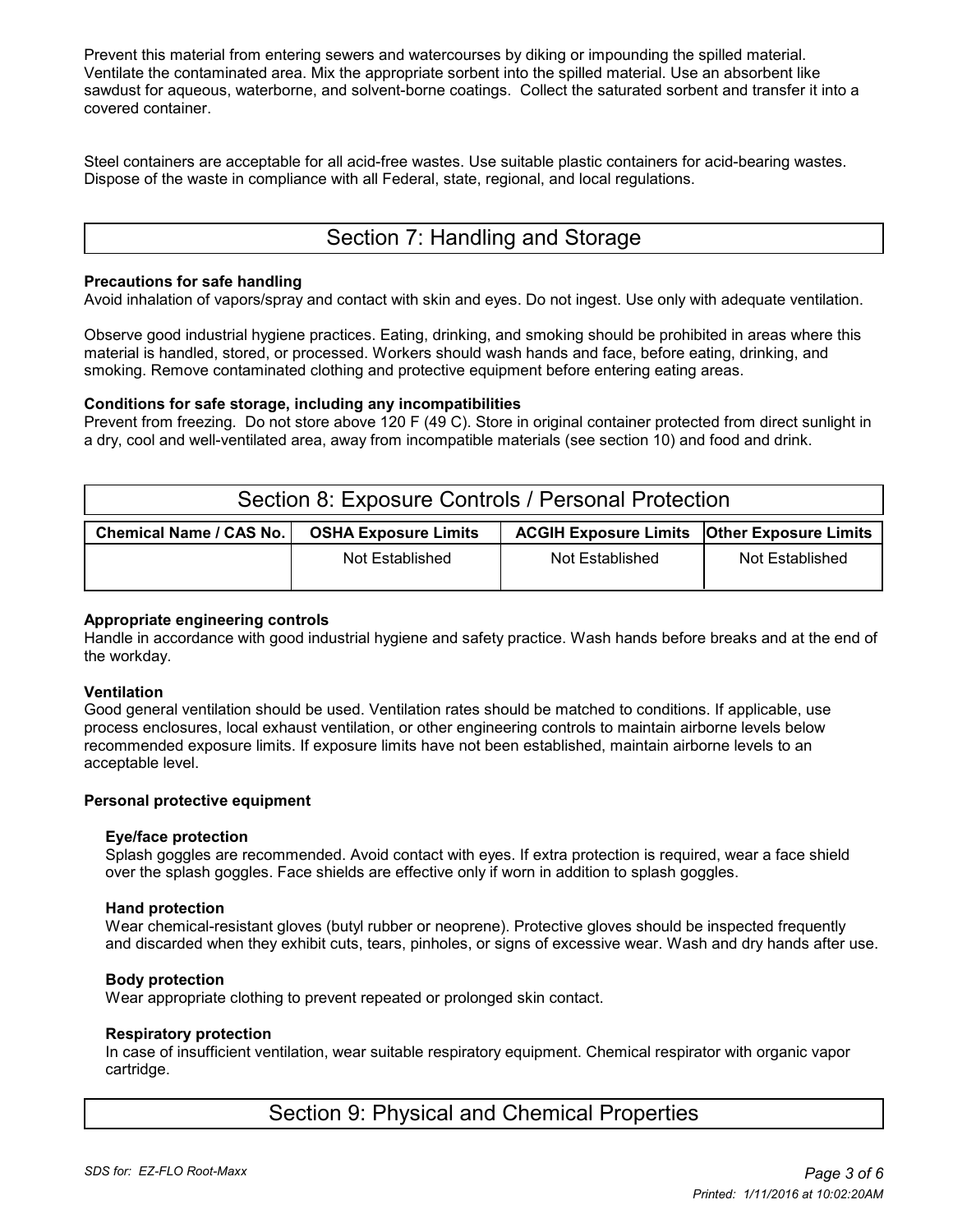| Appearance: No Data                                        |
|------------------------------------------------------------|
| <b>Odor:</b> No Data                                       |
| <b>Odor threshold: No Data</b>                             |
| <b>pH</b> No Data                                          |
| <b>Specific gravity: No Data</b>                           |
| <b>Boiling point:</b> No Data                              |
| <b>Melting point/Freezing point: No Data</b>               |
| <b>Flash Point: No Data</b>                                |
| <b>Flammability:</b> No Data                               |
| <b>Partition coefficient (n-No Data</b><br>octanol/water): |

**Appearance:** No Data **Explosive limits:** No Data **Odor:** No Data **Vapor pressure:** No Data **Odor threshold:** No Data **Vapor density:** No Data **Relative density: No Data Solubility: No Data Boiling point:** No Data **Boiling range:** No Data **Evaporation rate: No Data Flash Point:** No Data **Autoignition temperature:** No Data **Flammability:** No Data **Decomposition temperature:** No Data **Viscosity:** No Data

# Section 10: Stability and Reactivity

**Chemical stability STABLE** 

**Incompatible materials**

**Hazardous decomposition**

Hazardous polymerization will not occur.

Section 11: Toxicological Information

**Mixture Toxicity**

**Likely routes of exposure**

Ingestion

**Exposure may affect the following organs**

## **Effects of exposure**

 **Ingestion** Ingestion may cause gastrointestinal irritation. Symptoms can include nausea, diarrhea, vomiting, and abdominal pain.

 **Skin contact** May cause irritation to the skin. Symptoms can include pain, itching and/or redness.

 **Inhalation** May cause respiratory irritation. Symptoms can include sore throat, coughing, sneezing, and labored breathing.

 **Eye contact** May cause eye irritation. Symptoms can include irritation, pain, watering and/or redness.

**Conditions aggravated** No data available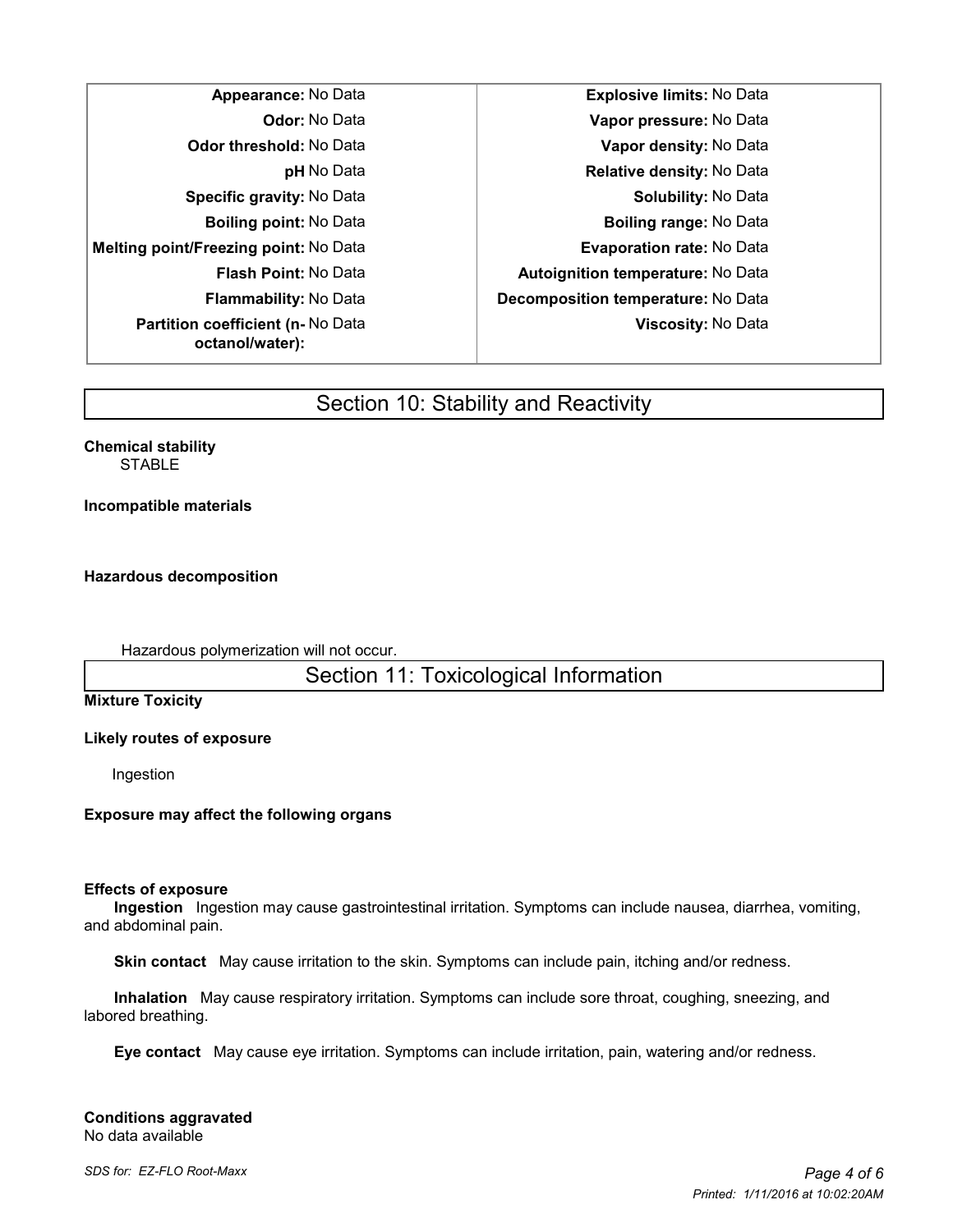## **Carcinogenicity**

The following chemicals comprise 0.1% or more of this mixture and are listed and/or classified as carcinogens or potential carcinogens by NTP, IARC, OSHA, or ACGIH.

## Section 12: Ecological Information

#### **Ecotoxicity**

No data available

#### **Persistence and degradability**

No data available

## **Bioaccumulative potential**

No data available

## **Mobility in soil**

No data available

## **Other adverse effects**

No data available

Section 13: Disposal Considerations

## **Disposal instructions**

Do not allow this material to drain into sewers/water supplies. All waste must be handled in accordance with local, state and federal regulations or with regulations of Canada and its Provinces. This product, if unaltered by use, may be disposed of by treatment at a permitted facility or as advised by your local hazardous waste regulatory authority.

## **Waste from residues/unused products**

Dispose of in accordance with local regulations. Empty containers or liners may retain some product residues. This material and its container must be disposed of in a safe manner (refer to Disposal instructions).

## **Contaminated packaging**

Empty containers should be taken to an approved waste handling site for recycling or disposal. Since emptied containers may retain product residue, follow label warnings even after container is emptied.

# Section 14: Transport Information

## **Agency Proper Shipping Name UN Number Packing Group Hazard Class**

DOT Not regulated by DOT

Section 15: Regulatory Information

#### **State of California Safe Drinking Water and Toxic Enforcement Act of 1986 (Proposition 65):** WARNING! This product contains the following chemicals which are listed by the State of California as carcinogenic or a

reproductive toxin:

- None

The following chemicals are listed under Canadian NDSL

- None